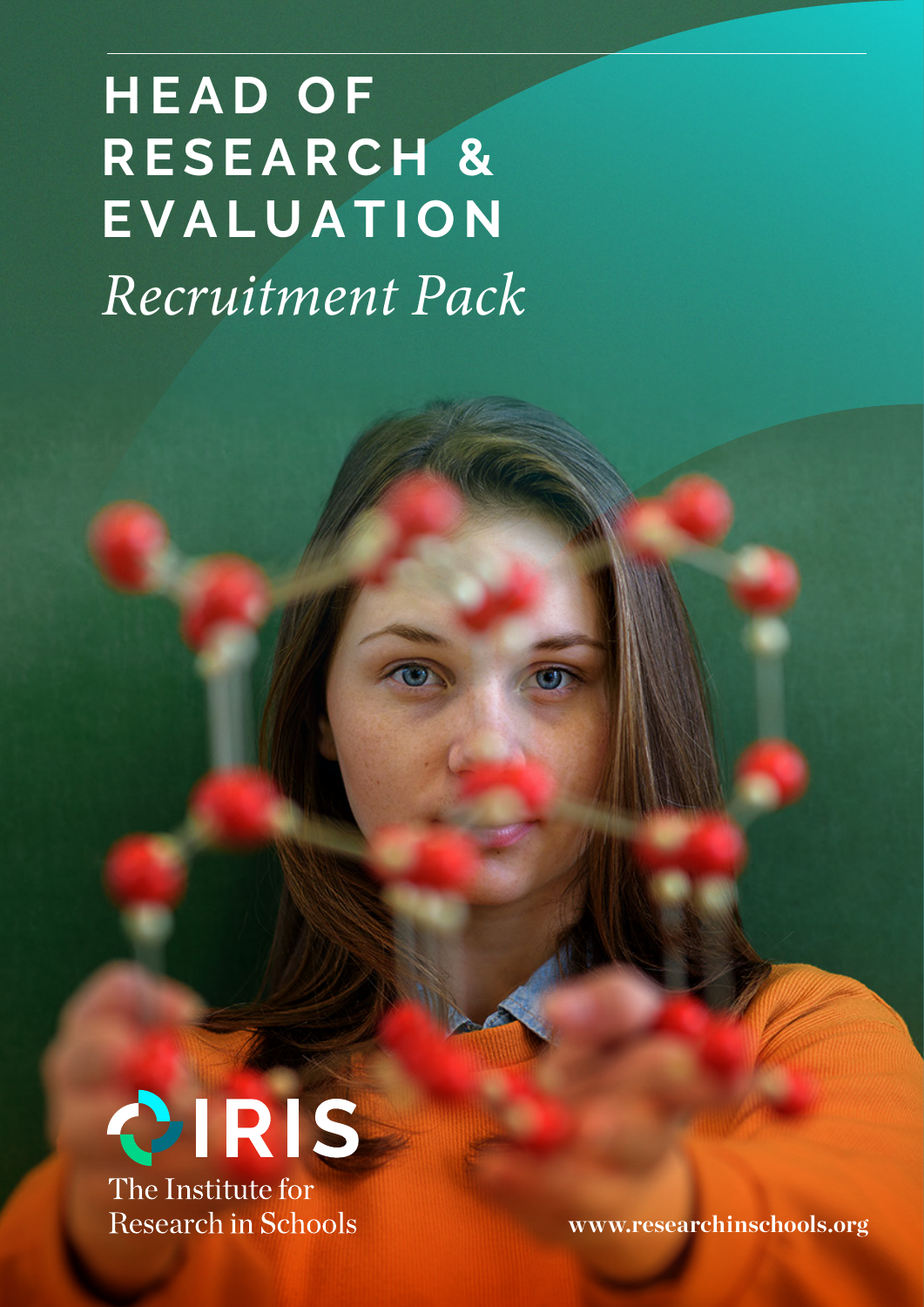# Head of Research & Evaluation *Recruitment Pack - June 2022*

**Role:** Head of Research & Evaluation

**Responsible to:** Director

**Working hours:** 37.5 hours per week (part time possible initially if required)

**Location:** Home-based with regular travel throughout the UK, particularly to London and the Midlands

**Benefits:**  $c.f.45,813$  pa + 10% pension + 30 days leave

The Institute for Research in Schools is seeking to appoint a new Head of Research & Evaluation to lead research, evaluation and learning from our work with students, teachers and our wider network across the UK.

Under the management of the Director, the Head of Research and Evaluation will drive our research and evaluation practice forward, improving its efficiency and effectiveness, helping us to build a better understanding of our impact, which will inform the development of our work.

The Head of Research & Evaluation will work closely with colleagues and external partners, including schools and institutions of higher education, designing our systems thoughtfully whilst maintaining momentum. The ideal candidate will be skilled in multiple stakeholder management, have demonstrable ability to implement and improve evaluation and learning for complex programs and carry out high quality research leading to publication.

Key internal relationships for this role will be:

- Deputy Director: monitoring, evaluation and reporting on the impact of our Research & Innovation Framework with school partners.
- Director of Finance & Operations: development of our information management and reporting systems.
- Head of Engagement: monitoring, evaluation and reporting on the impact of our school engagement and student research project work.
- Communications Manager: to inform the delivery of our annual impact report in support of the Institute's communications strategy and overall accountability.

The Head of Research and Evaluation will also be responsible for managing the Institute's Evaluation Lead.

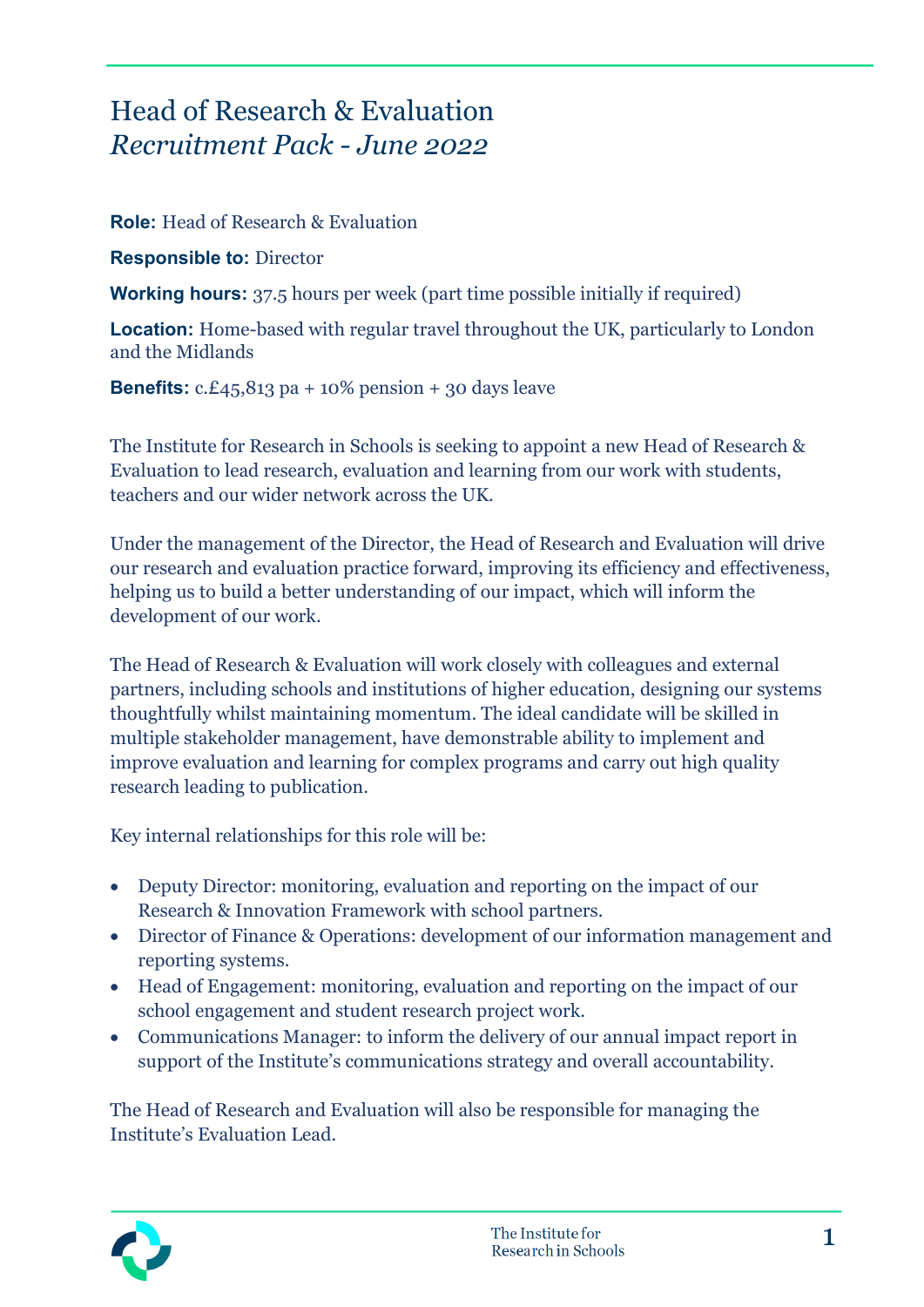The right candidate will be passionate about social mobility and have the desire to capture talent and break down barriers that impact young people, particularly those from underrepresented groups, in STEM. The Head of Research & Evaluation will play a leading role in ensuring that IRIS is able to develop the next generation so that they have good career opportunities in STEM and can contribute to establishing the UK as a 'science superpower'.

This is an exciting time to be joining IRIS. After a period of sustained growth and development we are on the verge of moving into a position where we will be able to influence and inform practice and policy across the UK, reaching many thousands of young people. This role will be central to helping us achieve our mission in the coming years.

We are keen to recruit from as wide a talent pool as possible, in terms of both personal and professional background. We welcome applications from any individuals regardless of age, sex, disability, ethnicity, gender or personal circumstances.

## **About IRIS**

The Institute for Research in Schools (IRIS) was founded on the belief that young people have the capacity to change the world. If their education empowers them with the right tools, school-aged students can contribute to the community of scientific research right now.

Despite the evolution of IRIS over the last few years, this founding belief continues to be central to what we do. Our mission is to change the culture in UK education so that authentic research and innovation is part of every young person's experience. We do this by:

- Creating opportunities for students to participate in cutting-edge STEM research and collaborate with leading universities and institutions while still at school
- Evidencing the impact of students carrying out research while still at school
- Facilitating a research culture by influencing and demonstrating best practice of STEM research and innovation in schools.

As a charity, everything we do is driven by our moral purpose; to capture talent and break down barriers that impact underrepresented young people in STEM.

### **How to apply**

We are inviting application via submission of an up-to-date Curriculum Vitae along with a letter of application. Each should be no longer than 3 sides of A4 with a font size no smaller than 11pt. All applications should be accompanied by a completed Diversity Monitoring form.

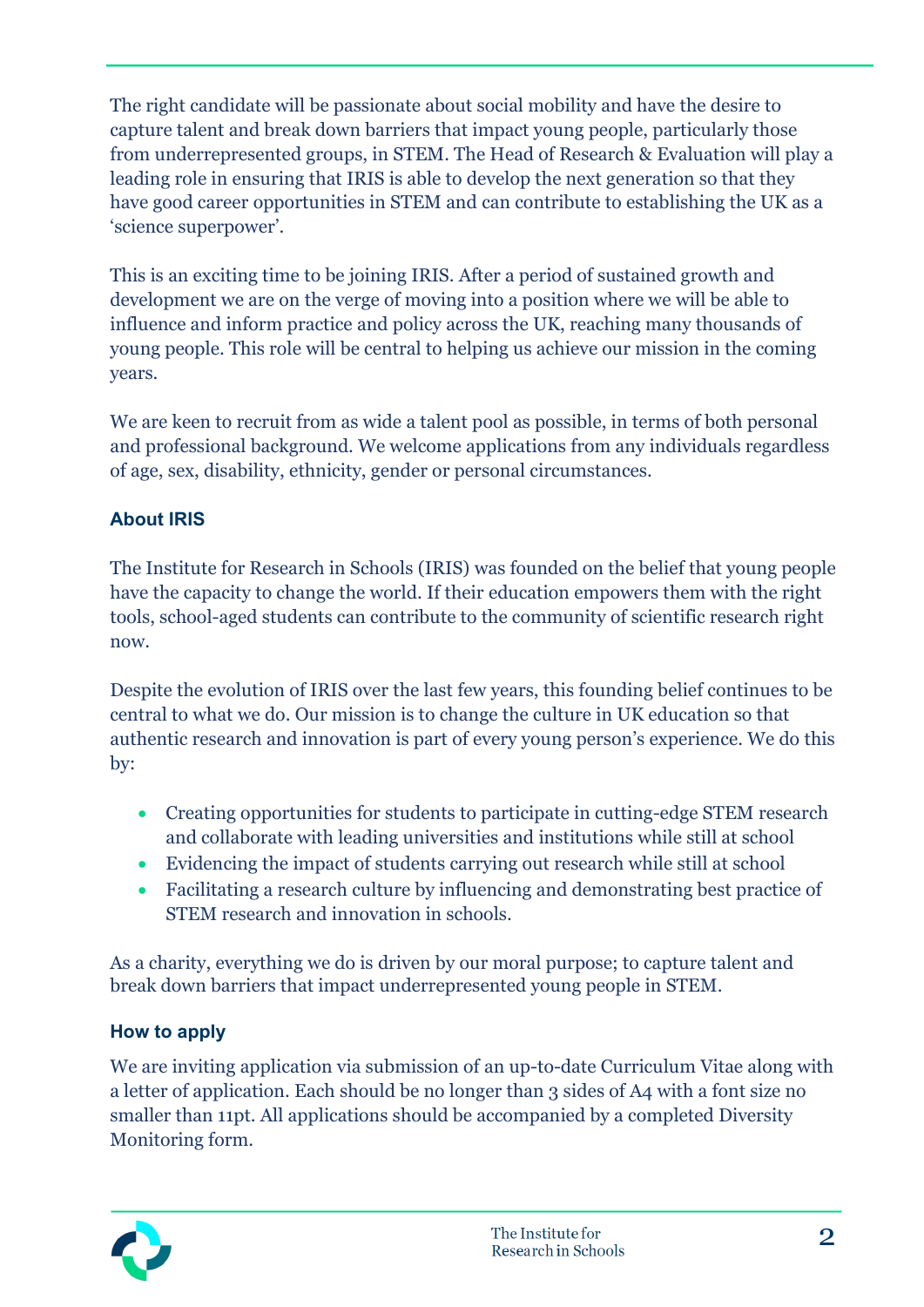Applications should address:

- Why the candidate wishes to take on this role.
- What they can bring to the post.
- How they meet the criteria as stated in the job description and person specification.

If you wish to have an informal conversation about the role prior to applying, please contact Jo Foster, Director by email at [info@researchinschools.org](mailto:info@researchinschools.org) ensuring that the subject of your email is 'Head of Research and Evaluation.'

The key dates to note for the recruitment process:

- **6th July 2022:** Deadline for applications, which should be emailed to info@researchinschools.org with the subject heading IRIS – Head of Research & Evaluation.
- **8th July 2022**: Candidates will be notified of their invitation to interview**.** If you have not received an invitation to interview by this date you should assume that you have not been shortlisted.
- **12th July 2022:** formal interviews for all shortlisted candidates which will take place in London.

Please note that all candidates must have the right to live and work in the UK. The successful candidate will be employed under UK law. Appointment will be contingent on a satisfactory Enhanced DBS check.

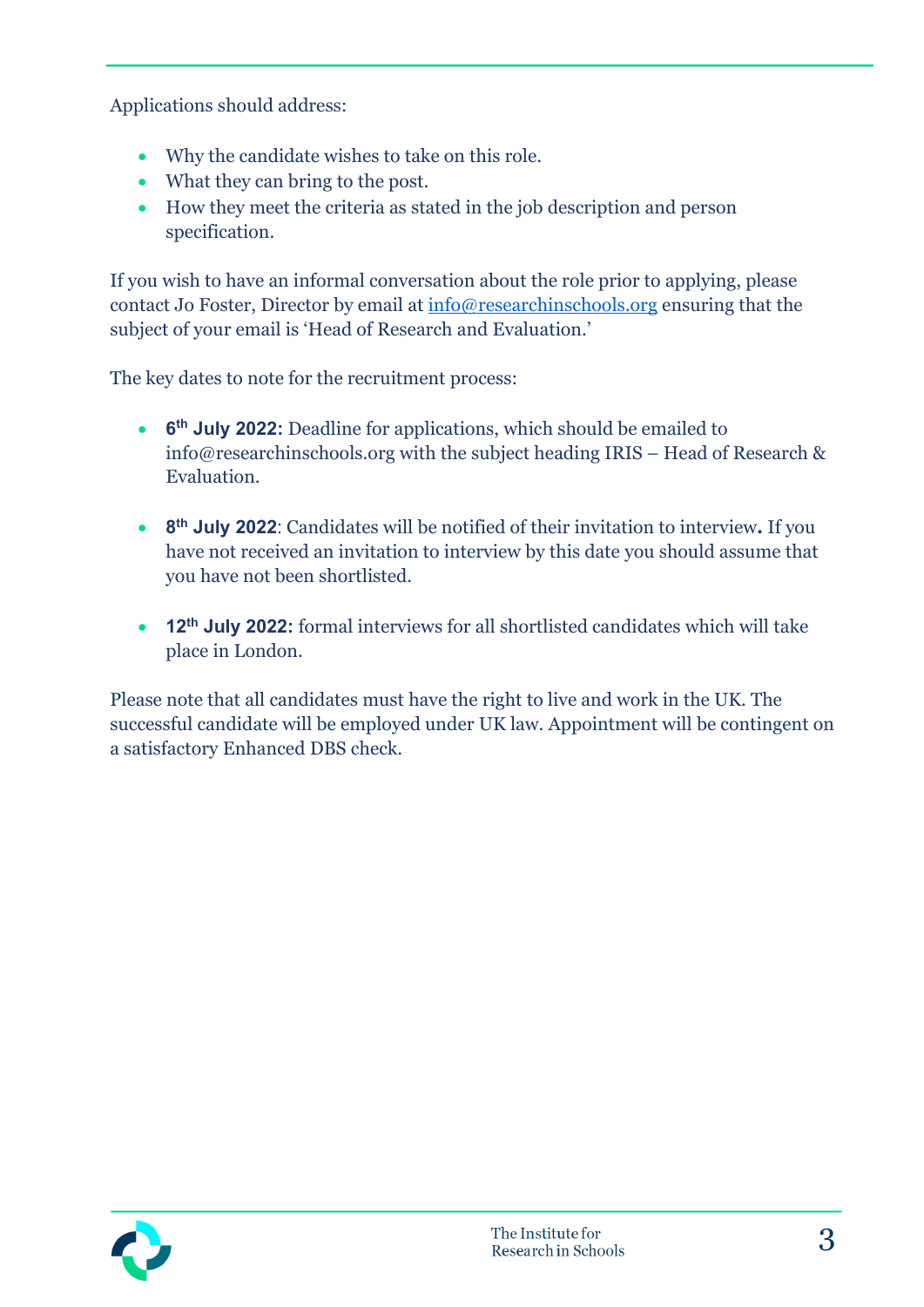| <b>Job Description</b> | Head of Research & Evaluation                    |  |
|------------------------|--------------------------------------------------|--|
| <b>Responsible to</b>  | Director                                         |  |
| <b>Working hours</b>   | 37.5 hours per week                              |  |
| <b>Location</b>        | Home-based with regular travel throughout the UK |  |
| <b>Benefits</b>        | c.£45,813 pa + 10% pension + 30 days leave       |  |

#### **Purpose of the Job:**

Under the direction of the Director, lead IRIS' development and implementation of research and evaluation on the impact of our work in schools and on students. This will include working closely with colleagues; developing new approaches to monitoring, evaluation and reporting; work across our network of partners; supporting the development of effective systems of information management; supporting the delivery of the Institute's communications strategy.

#### **Main Duties**

Management and Leadership

- Work with the Evaluation Lead to set annual operational plans and standard procedures which set out how IRIS will collect, collate and evaluate impact against IRIS' objectives.
- Ensure that all activities are delivered in line with operational plans.
- Manage the Evaluation Lead, following the policies of the Institute, via one-to-one meetings, regular meetings, etc., ensuring that they feel valued and able to work effectively.
- Ensure that there are clear lines of accountability and responsibility which foster and maintain effective working relationships.
- Provide support for the continued professional development of the Evaluation Lead in line with policy and strategic priorities.
- Ensure that effective communications are maintained with colleagues and external partners to ensure plans are implemented, monitored and reported.
- Oversee the commissioning and effective delivery of external programme evaluation partner support

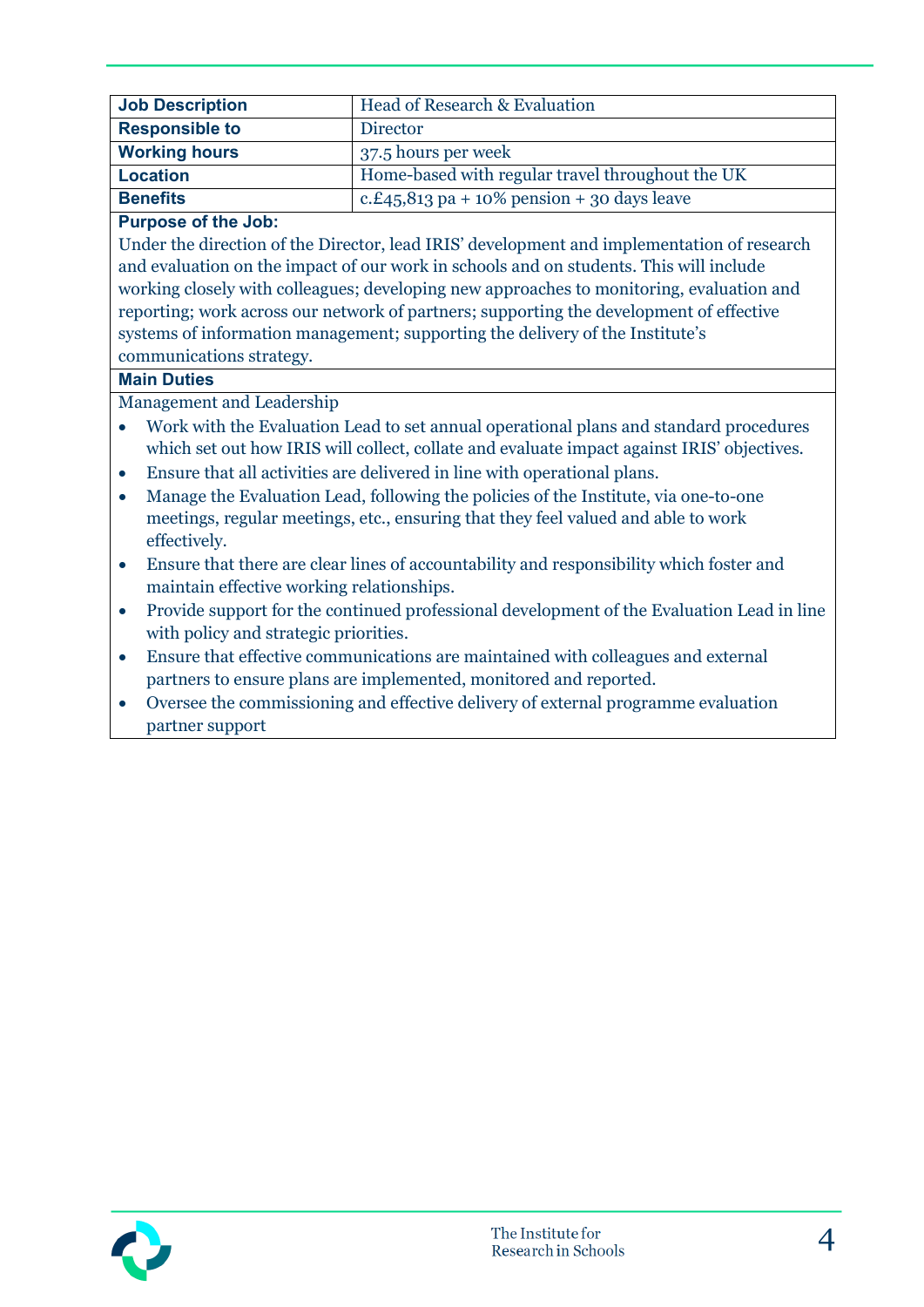Research & Evaluation

- Lead on innovative research, evaluation and learning across the charity in furtherance of IRIS' strategic objectives.
- Develop collaborations with other research and educational institutions to maximise impact, both utilising internal/external data and our growing school networks.
- Ensure that evaluation activity at project and programme level meets our strategic objectives, and is equitable and inclusive.
- Work closely with colleagues to improve the fit of evaluation designs with our internal and external evidence needs, and the use of insights for both decision making and external communications.
- Provide strategic and technical support to evaluations.
- Champion a culture of learning, reflection and evidence-based decision making.
- Lead the implementation of internal data collection systems and approaches.
- Synthesise reports for the Directors summarising the latest research on areas of interest
- Support the Head of Engagement in developing our Original Research offer and student publication routes
- Write articles and papers and publish research on the work of IRIS
- Represent IRIS and our work at conferences, in key policy forums and support the Directors to increase the public profile of the charity.
- Provide thought leadership across the institute including through regular articles, blogs, peer-reviewed journals, research reports, evidence reviews, and podcasts.

Monitoring & Evaluation

- Support the ongoing review and development of monitoring and evaluation.
- Ensure that monitoring information is collected and collated, working with the School Engagement Leads and the Evaluation Lead.
- Work closely with the Evaluation Lead and Directors on the continued development of the Institute's monitoring and evaluation framework to ensure continued learning and improvement of services.

Conference Evaluation

- Liaise with the Evaluation Lead on the planning and delivery of conference evaluation. Communications
- Work with the communications team to produce the annual Impact Report.
- Act as an ambassador for the Institute, networking to support the development of new and existing strategic relationships.
- Support the appropriate communication of messages across about our work, helping translate complex information, scientific theory and research, into engaging communications and actions.

**This is not an exhaustive list of all the duties that may need to be undertaken. It may be necessary to undertake other duties to fulfil the objectives of the charity.**

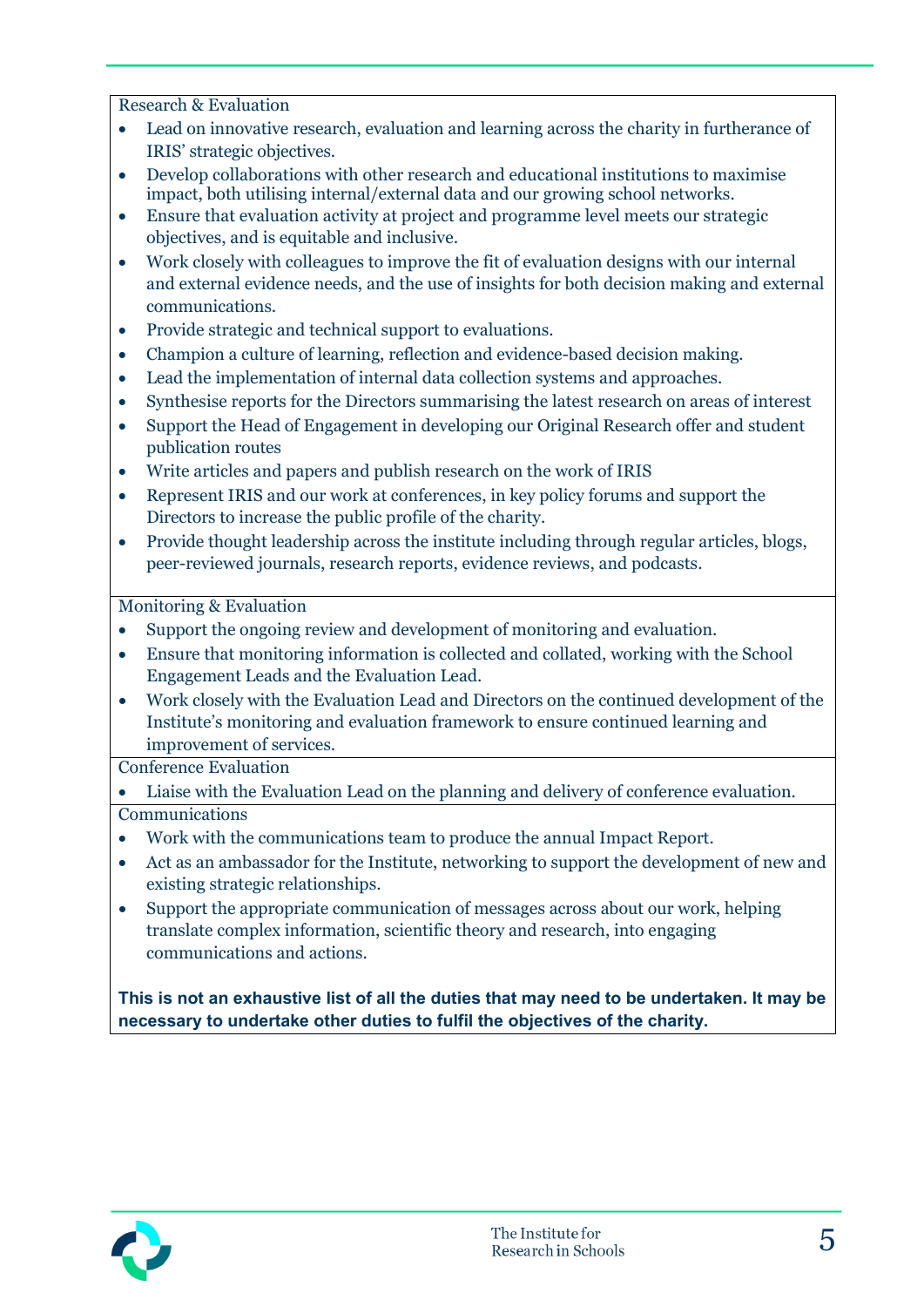| <b>Person</b><br><b>Specification</b>    | <b>Head of Research &amp; Evaluation</b>                                                                                                                                            |                   |  |
|------------------------------------------|-------------------------------------------------------------------------------------------------------------------------------------------------------------------------------------|-------------------|--|
| <b>Criteria</b>                          | <b>Essential attributes</b>                                                                                                                                                         | <b>Assessment</b> |  |
| <b>Education &amp;</b><br>Qualifications | Postgraduate-level qualification in a<br>relevant discipline, preferably a PhD in a<br>relevant area of Research and Evaluation<br>A high standard of written and spoken<br>English | Application       |  |

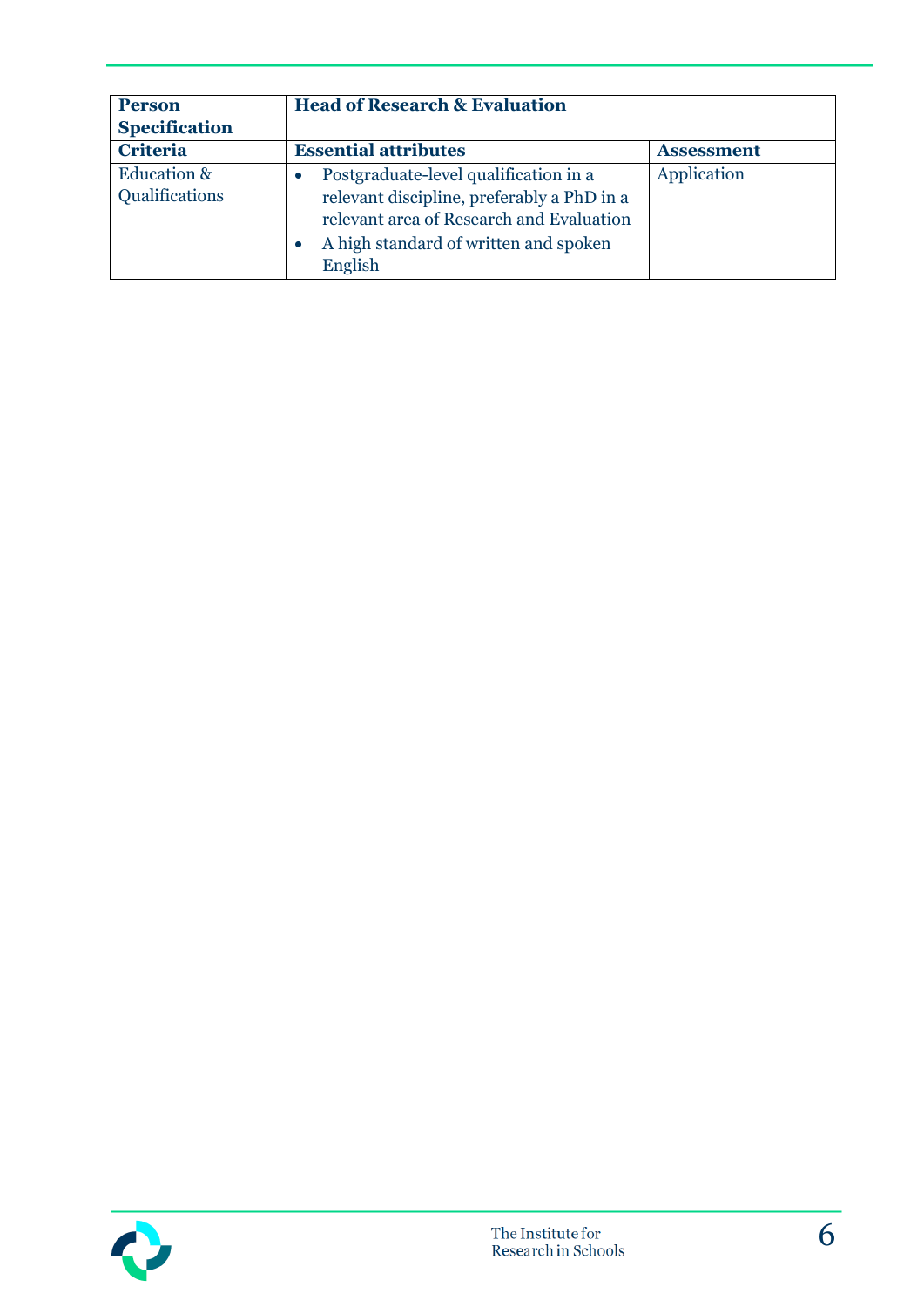| Experience | Extensive experience of leading research<br>Application /<br>$\bullet$<br>Interview               |
|------------|---------------------------------------------------------------------------------------------------|
|            | and evaluation design and<br>implementation                                                       |
|            | <b>Experience of leading learning processes</b>                                                   |
|            | or implementing evidence-based changes                                                            |
|            | to strategy or intervention delivery                                                              |
|            | Experience in relationship management<br>$\bullet$                                                |
|            | Experience of leading and managing                                                                |
|            | complex projects                                                                                  |
|            | Expertise in synthesising and sharing                                                             |
|            | complex findings which are clear, succinct                                                        |
|            | and influential                                                                                   |
|            | Experience of commissioning and/or                                                                |
|            | managing external research or evaluation                                                          |
|            | partners                                                                                          |
|            | Demonstrable experience and / or<br>$\bullet$                                                     |
|            | knowledge of overseeing evidence-based                                                            |
|            | evaluations and action research and an                                                            |
|            | understanding of systems level change                                                             |
|            | and improvement                                                                                   |
|            | Proven experience of evaluating services<br>$\bullet$                                             |
|            | and interventions, writing reports and                                                            |
|            | briefings                                                                                         |
|            | Experience of designing and developing<br>$\bullet$                                               |
|            | data-driven solutions and quantitative                                                            |
|            | data analysis techniques                                                                          |
|            | Experience and / or knowledge of<br>$\bullet$                                                     |
|            | developing regular reporting and                                                                  |
|            | monitoring, including designing data                                                              |
|            | definitions and use of automated                                                                  |
|            | reporting tools                                                                                   |
|            | Experience of undertaking analysis of cost<br>$\bullet$<br>and outcome data alongside evaluations |
|            | Experience of managing and engaging                                                               |
|            | $\bullet$<br>stakeholders, enabling them to contribute                                            |
|            | whilst managing their expectations                                                                |
|            | Proven track record in managing a team<br>$\bullet$                                               |
|            | to deliver challenging targets                                                                    |
|            | Experience of operational planning and                                                            |
|            | management                                                                                        |
|            | Experience of working within a team                                                               |
|            |                                                                                                   |

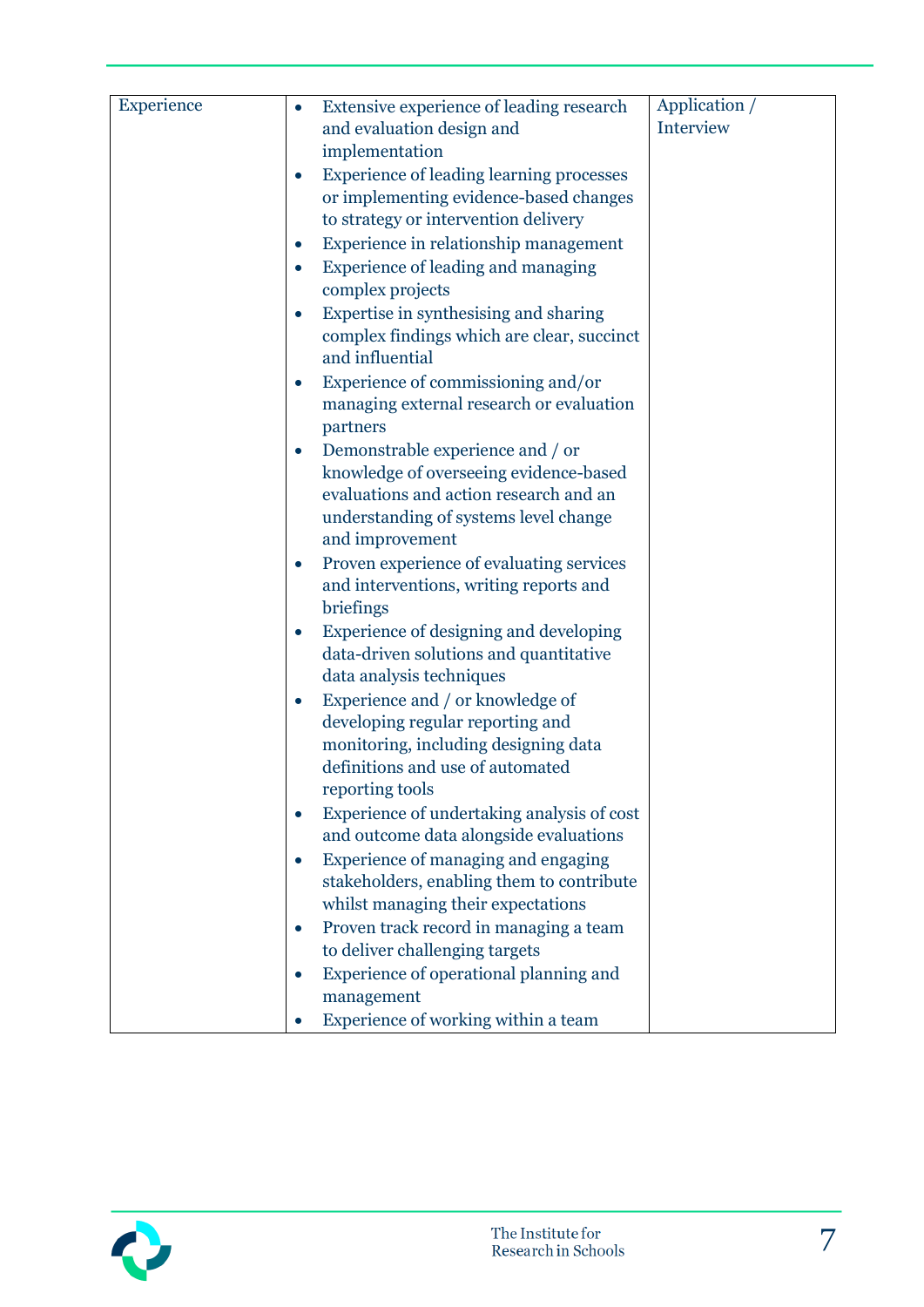| Knowledge | Knowledge of the STEM education sector<br>$\bullet$                                             | Application / |
|-----------|-------------------------------------------------------------------------------------------------|---------------|
|           | and / or an understanding and                                                                   | Interview     |
|           | commitment to the work of IRIS                                                                  |               |
|           | Expertise in either, or both, quantitative<br>$\bullet$                                         |               |
|           | and qualitative research methods                                                                |               |
|           | Expertise in developing inclusive                                                               |               |
|           | evaluation designs in a test and learn and<br>innovative context                                |               |
|           | Expertise in adapting evaluation methods<br>$\bullet$<br>and approach to different contexts and |               |
|           | stages of programme development, and                                                            |               |
|           | size/scale of projects                                                                          |               |
|           | Expertise in synthesising and sharing                                                           |               |
|           | complex findings which are clear, succinct                                                      |               |
|           | and influential                                                                                 |               |
|           | Knowledge of determinants of                                                                    |               |
|           | educational improvement                                                                         |               |
|           | Understanding of systems change                                                                 |               |
|           | principles and/or place-based                                                                   |               |
|           | intervention                                                                                    |               |
|           | Knowledge of data protection regulations<br>$\bullet$                                           |               |
|           | and research ethics                                                                             |               |
|           | Demonstrable expertise and ability to<br>$\bullet$                                              |               |
|           | advise on research design                                                                       |               |
|           | An understanding of charitable<br>$\bullet$<br>organisations                                    |               |
|           | Knowledge of operational management                                                             |               |
|           | and best practice                                                                               |               |